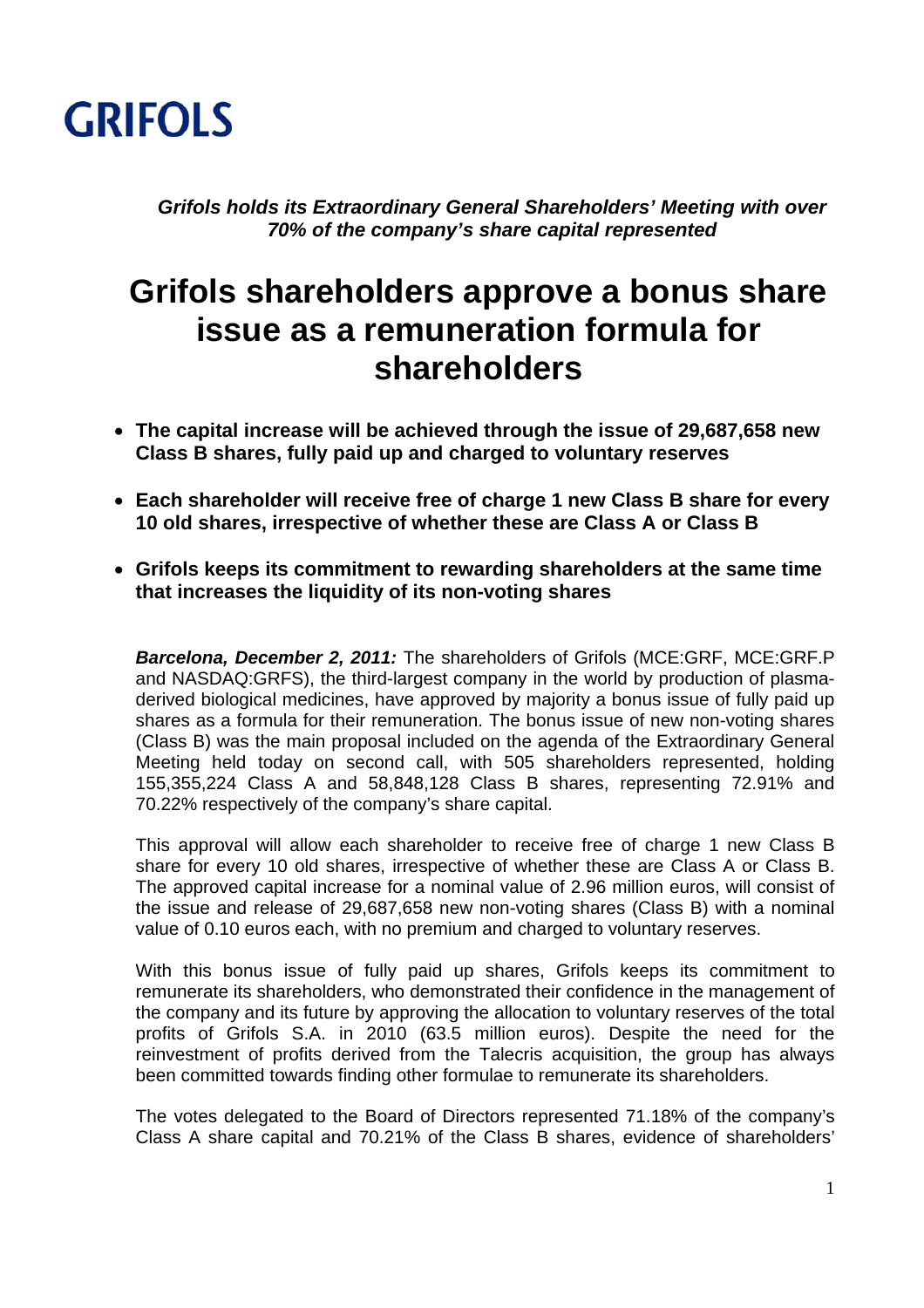

endorsement of all the items on the agenda, including various modifications to the company's articles of association in order to bring these into line with the current Spanish Company's Act ("Ley de Sociedades de Capital), and changes to the corporate website.

Currently, Grifols' share capital totals 114.91 million euros, represented by 213,064,899 ordinary shares (Class A), and 83,811,688 non-voting shares (Class B). Upon completion of the share issue, Grifols' share capital will total 117.88 million euros, represented by 213,064,899 ordinary shares (Class A) and 113,499,346 nonvoting shares (Class B).

## **Grifols "Class B" shares carry the same financial rights as ordinary shares and a preferred dividend**

Newly issued non-voting Grifols shares (Class B) will be traded in Spain and on the United States in NASDAQ via ADS (American Depositary Shares). In addition to bearing the same dividend and carrying the same financial rights as ordinary shares, they have additional rights including a preferred dividend.

The capital increase will also increase the liquidity of Grifols' Class B shares, with the aim of improving its market trading. The group's Class B shares are currently (01/12/2011) trading at 8.68 euros per share.

## **About Grifols**

Grifols, with presence in more than 90 countries, is a global pharmaceutical company specializing in the Hemotherapy sector, the medical discipline that treats disease using blood components. The company's class A shares have been listed on the Spanish Stock Exchange (MCE:GRF) since 2006 and have been part of the Ibex-35 since 2008. In 2011, the company listed non-voting class B shares on the Mercado Continuo (MCE:GRF.P) and in NASDAQ-United States via ADRs (NASDAQ: GRFS).

Grifols is the third company worldwide in plasma protein therapies, in terms of capacity after the recent purchase of Talecris, with a balanced and diversified range of products. In upcoming years, the company will strengthen its leadership in the industry as a vertically integrated company, as a result of on-going investment plans. Grifols is the world leader in plasma collection with 147 plasma donor centers in the United States to ensure a continued and reliable supply of human plasma for the production of plasma therapies. In terms of production capacity (fractionation), Grifols owns and operates several plants in Spain and the United States that allow it to respond to the growing market demand. Grifols' sustained growth will be supported by a strong presence in the United States, Canada and Europe, where upcoming sales are expected to represent 53%, 7% and 26%, respectively.